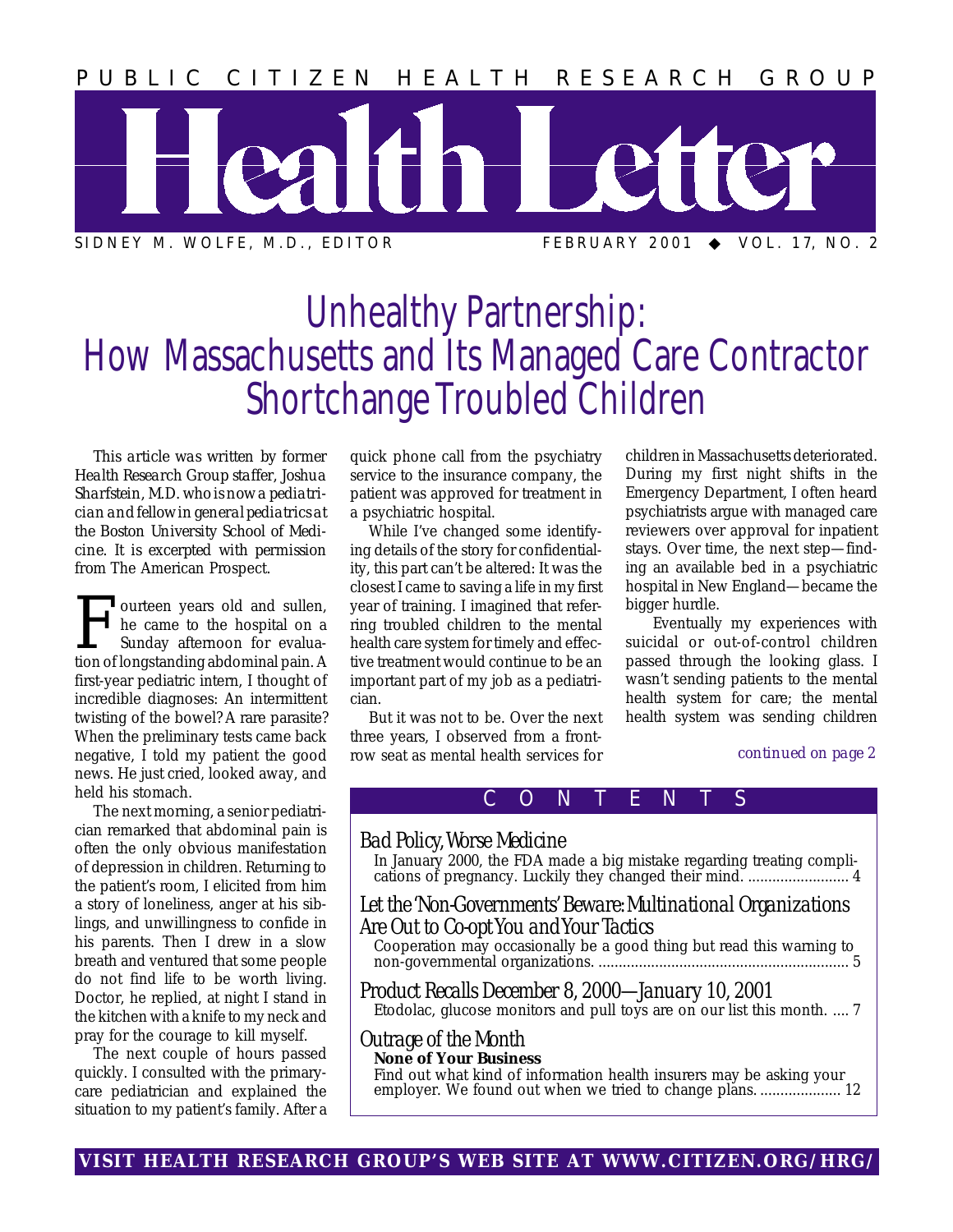## UNHEALTHY PARTNERSHIP,  *from page 1*

with acute psychiatric emergencies to me. About once a day, pediatric residents admitted a child to "board" on the pediatric unit of the hospital until a bed in a psychiatric facility—any psychiatric facility—became available.

I fantasized that somewhere in Massachusetts, corrupt officials had absconded with money intended for troubled children. What I discovered is far more shocking. The Massachusetts Behavioral Health Partnership—the state's largest mental health insurance company and the outfit responsible for managing mental health care benefits for tens of thousands of children on Medicaid—has met all of its contractual obligations. What's more, the state pays the plan, known as the "Partnership," millions of dollars each year in performance bonuses. Policy experts and state officials have called it a national model. Starting in October 2000, the largest HMO in the state, the not-for-profit Harvard Pilgrim Health Care, began to contract with the Partnership to provide mental health benefits, leaving the for-profit company with approximately 70 percent of the market for children's services in Massachusetts.

In New Mexico, Medicaid officials have just pulled the plug on a for-profit managed care experiment after recent audits showed 83 percent of patients in one plan were inappropriately treated. In Tennessee and Arizona, recent studies have shown that half of all children with serious mental illness had not received any services in the past six months. When a for-profit contractor nearly destroyed emergency crisis services across the state, furious state legislators in Montana canceled a contract after two of five years. Arkansas lawmakers waited just six weeks to back out. Connecticut sued its forprofit contractor for what the state's attorney general described as a "purposeful and systematic" scheme to deny necessary care and eventually settled for \$4 million.

Massachusetts' experience, by contrast, has led some observers to give for-profit managed mental health care a second chance. But how can a mental health plan be so highly regarded even as the service system for children crumbles around it? The answer becomes obvious only with the realization that the plan's purpose was never to ensure access to care for children in need. Indeed, its true function has been to maintain the appearance of success. The company has earned every penny of its more than \$200 million Medicaid contract by contributing to the illusion that the system is reasonably intact, allowing the state to dodge pressure for more difficult but necessary reform.

The Partnership illustrates what's really missing in public policy for children with mental illness: not more crafty language for managed care contracts, but a political commitment to ensuring basic access to care.

## **The Partnership**

This story began on July 1, 1996, when the Partnership started to manage mental health benefits for nearly 400,000 Massachusetts Medicaid recipients. Although its name suggests a special relationship between the company and the state, this "partnership" was a joint venture of two of the nation's largest for-profit behavioral health care firms, the Connecticut-based Value Behavioral Health Inc. and the Virginia-based FHC/Options Inc.

Massachusetts officials were eager for the Partnership to prove that forprofit managed mental health care could actually work. Under the terms of the Partnership contract, Massachusetts paid the company a set fee per child and then limited to \$2 million the amount of profit it could make by underspending the budget for services. The contract also allowed for \$4 million in bonuses for meeting administrative targets and performance standards.

These incentives largely centered on the nuts and bolts of administrative efficiency. During the first year of the contract, the Partnership earned the maximum of \$4 million in bonuses. In subsequent years, the incentives were expanded, mostly to include training for providers and state officials and funding for patient surveys and groups.

The Partnership continued to excel at hitting these targets, earning \$5 million out of a possible \$6.7 million in fiscal year 1998.

Yet nothing in the contract held the Partnership accountable for basic access to mental health care for all enrolled children. While the Partnership kept processing claims on time, the demand for inpatient hospitalization was steadily rising, with emergency departments seeing more and more acute referrals**.** Several area inpatient psychiatric units for children folded. Most significantly, openings for troubled adolescents in residential settings such as halfway houses overseen by the state's Department of Social Services dried up, leaving dozens of children in state custody stranded inside psychiatric hospitals, ready for discharge but with no place to go. From July 1998 to June 1999, according to records I obtained under the state's Freedom of Information Act, these children spent a collective total of 8,194 unnecessary days in locked wards.

Suicidal and violent children who needed to get into inpatient psychiatric facilities were put on indefinite hold. Some became boarders in pediatric hospitals; others languished for days in community emergency departments; a few waited in jail. Martha Grace, chief justice of the Massachusetts Juvenile Court, told *The Boston Globe* that judges occasionally had to send troubled children into locked detention simply to protect them while they awaited psychiatric hospitalization. "To put a mentally ill child in a delinquent or criminal population is not good for either population," Grace said. "Now they're being punished for being ill."

This collapse of care for troubled children, however, did not interfere with the Partnership's stellar record of meeting its performance targets. In 1999, the company stood to earn another \$400,000 bonus by holding two optional trainings on child and adolescent issues for Partnership providers and state employees. Even in July 2000, as the mental health care system's collapse hit the front page of the *Boston Globe*, an internal Partnership's memo boasted in boldface that "All FY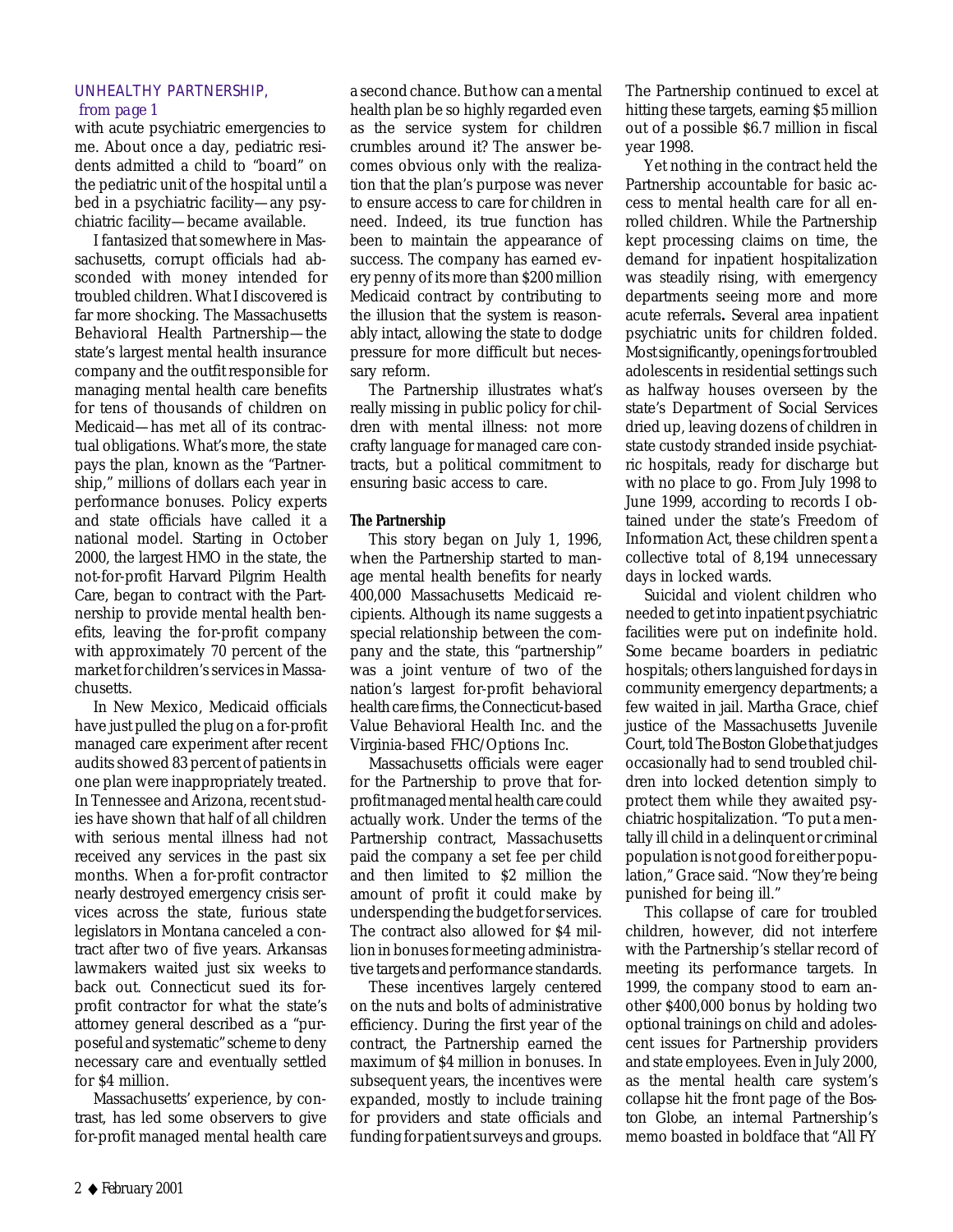2000 Performance Standards on track for success."

## **A Catch-22**

Given the multitude of other performance standards, why can't Massachusetts just hold the Partnership responsible for basic access to care? Partnership CEO Richard Sheola says that such a step would be patently unfair. His reasoning: The Partnership has no control over what's really broken with the mental health care system for children.

This claim enables a for-profit company to escape responsibility for children in distress. But it has elements of truth. Massachusetts state agencies, by leaving dozens of children inappropriately stuck in psychiatric hospitals, are largely responsible for the bed crunch that has forced children to languish in pediatric units, community emergency departments, and jails. The state's troubles started in the late 1980s as private insurance practically abandoned seriously mentally ill children. Nationally, from 1988 to 1997, employer spending on mental health services fell by 54 percent in constant dollars. As private managed care plans reduced their benefits, families increasingly turned to the state government for assistance. But state spending in Massachusetts and elsewhere did not match the need.

The most recent data indicate that children in the care of state agencies spent more than 20,811 unnecessary days in psychiatric hospitals from July 1999 to June 2000—the equivalent of 57 years of wasted time. Similarly, while the Partnership has not particularly improved community mental health services, the state's support of key elements of the outpatient system has been sorely lacking. At last count, 2,497 children were waiting for case managers from the Department of Mental Health.

It's a catch-22. The state cannot hold the Partnership fully responsible for basic access to care without first doing a better job itself. But that's exactly what the state government wants to avoid. A real commitment to the mental health needs of children would involve guaranteeing community placements and case management services for all troubled children who need them, backing support teams for families with troubled children, and dedicating additional spending for recruitment and training of new mental health providers. Pilot programs such as the Mental Health Services Program for Youth have successfully reduced foster care rates and improved care for

even the most vulnerable children by combining resources from the mental health, education, and criminal justice budgets and creating accountable community based treatment teams. *[See sidebar.]*

*continued on page 4* But such an investment statewide would be costly up front. Led by taxcut-obsessed Republican Governor Paul

## Sidebar: A Better Model

The recent Surgeon General's report *Mental Health* concludes that there are inherent limits to what for-profit health plans like the Massachusetts Behavioral Health Partnership can do to assist children in the public sector: "Management of only the Medicaid portion of a complex funding system that includes Medicaid, mental health, special education, child welfare, and juvenile justice not only creates . . . cost shifting. . . . [It] also underestimates the need to manage the funds spent by all agencies."

Some pilot programs around the country are trying a different approach; one such effort began in Cambridge and Somerville, Massachusetts, in March 1998. Combining funds from Medicaid with those from the child welfare system, the education system, and the juvenile justice system, the Massachusetts Mental Health Services Program for Youth (MHSPY) offers comprehensive services to 30 children with "persistent symptoms of serious emotional disturbance" who are at high risk of being placed into foster care.

Dr. Katherine Grimes, a psychiatrist and medical director of the program, says that the key to MHSPY is accountability. Her frequent two questions to project staff are "Hello? Is the kid any better?"

Grimes assigns each child a case manager who obtains all medical records, meets extensively with the child, family, and teachers, and applies resources creatively to support effective care. A rotating system of call allows enrollees 24-hour access to case managers. If a parent has problems attending key psychiatric appointments, a case manager may negotiate a solution with his or her employer or even provide transportation. According to the final grant report, the program makes generous use of respite care "to help young people and their families 'take a break' from each other, preventing the need for longer-term placements."

A preliminary analysis of MHSPY has found that children in the program experienced substantially fewer psychiatric symptoms, inappropriate behaviors, and school problems in the year after enrollment. Compared to the prior year, the number of days spent in the psychiatric hospital, residential care, and foster care dropped by about two-thirds.

Grimes believes that the MHSPY model, which is run out of the not-forprofit Neighborhood Health Plan, can be replicated in communities across the country. As she imagines a better system, severely troubled children would qualify for a case manager in their own communities; others would have their care coordinated by primary care pediatricians with around-theclock backup from psychiatrists.

Surprisingly, MHSPY's costs are about 20 percent lower than anticipated. Grimes even argues that the program does not cost more than what state agencies are already each paying for narrowly focused and less effective interventions. The real challenge, she says, is not finding additional resources. It is mustering the political resolve to transform the way the mental health care system works for children.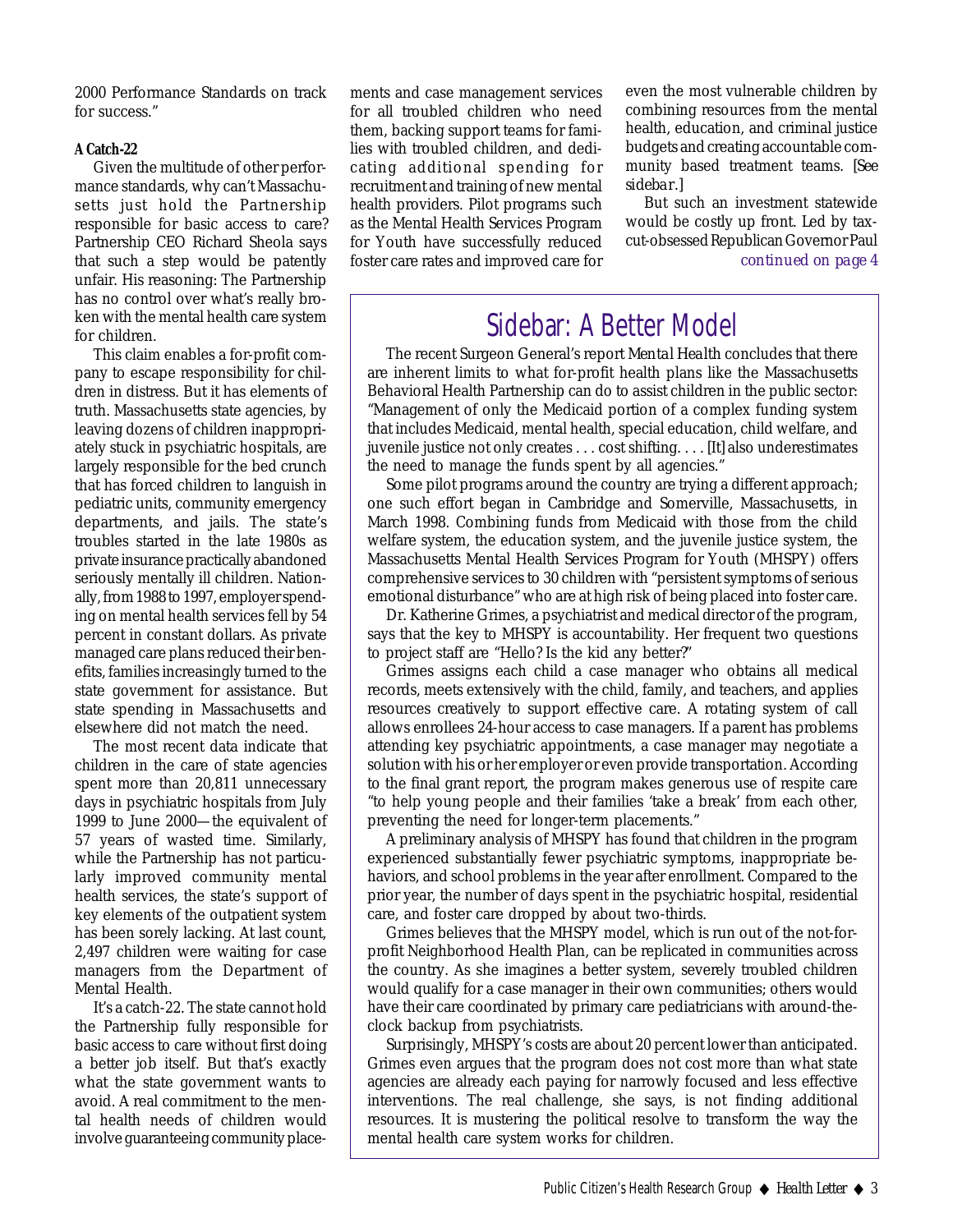# Bad Policy, Worse Medicine

*Reproduced by permission of* Pediatrics, *Volume 106, Page 1482, Copyright © 2000.*

*The authors are Dr. Sidney Wolfe, Dr. Philip J. Landrigan of the Mount Sinai School of Medicine and Dr. Godfrey P. Oakley, Jr. of Atlanta, Georgia.*

**On** January 6, 2000, the Food<br>and Drug Administration<br>(FDA) issued a new rule that<br>defined morning sickness and leg and Drug Administration (FDA) issued a new rule that defined morning sickness and leg edema during pregnancy as "conditions" rather than "diseases." At first glance, this appears a trivial distinction. Contained within it, though, are the seeds for pediatric disaster.

## **What Is Wrong with the FDA Rule?**

To understand the potential for catastrophe embodied in the FDA rule, it is necessary to understand the special

## UNHEALTHY PARTNERSHIP,

### *from page 1*

Cellucci, Massachusetts politicians are unlikely to target significant new resources to help such a politically unempowered group. Beyond funding, the political obstacles to reforming the mental health care system are daunting. These would include battles to create new residential homes across the state and to break down the walls between several entrenched bureaucracies. Massachusetts is not alone in failing to tackle these problems: Advocates have recently sued New York and Maine on behalf of emotionally disturbed children who do not receive adequate care, and more than a dozen states have recently reported crises in access to children's mental health services.

Massachusetts, however, has uniquely been able to minimize political embarrassment by hiring a managed care plan, holding it responsible for a limited array of "performance standards," and declaring it a success. "If something is happening in a social system over time, it's been designed in," says managed care expert James interest provisions that are contained within the Dietary Supplement Health Education Act, the major federal statute governing food supplements. This law, enacted by Congress in 1994, creates a loophole in the food and drug laws by classifying as "dietary supplements" products that claim to affect the structure or function of the body, but that do not claim to cure or treat disease. This is a narrow but critical difference, and it has been massively exploited by the "dietary supplements" industry. This loophole allows drug-containing products to enter the market without having to go through the New Drug Application process and without being subject to either Good Manufacturing Practice regulations or quality control requirements. Classifying medications as "dietary supplements" rather than as "drugs" also exempts them from the requirement that they be proven,

Sabin. One could conclude, he adds, that Massachusetts' mental health care system "appears to be designed to keep spending level . . . at the cost of not doing anything for kids."

#### **The Future**

To avoid Massachusetts' problems, other state governments will have to do more than tinker with the contract language in their deals with managed care plans. They'll have to treat children's mental health as a continuum including insurance for psychiatric services, residential care, school support, social services, and the criminal justice system. They'll have to foot the bill for comprehensive community-based services. And they'll have to demand and monitor basic access to inpatient and outpatient care as well as actual improvement in the lives of troubled children. It remains to be seen whether for-profit plans can play anything more than a limited role (such as efficiently paying hospitals and providers) in such a system.

Even the best managed care plan is only as strong as the political commitment to troubled children that sup-

through controlled clinical studies, to be safe and effective. Numerous products that would otherwise be considered over-the-counter medications fall within the scope of this definition. The *New England Journal of Medicine* has declared that the labeling of these products "has risen to an art form of double-speak." The peril of this situation is significant, as some "dietary supplements" have been shown to contain potent toxins, including lead, arsenic, and digitalis.

Whether a product is subject to the strict controls applicable to "drugs" or to the lax regulation of "dietary supplements" depends in large part, under the 1994 law, on whether the manufacturer claims the product is intended to treat "disease" (drug) or whether it is intended merely to "affect the structure or function of the body" (supplement). The prob*continued on page 5*

ports it. Legislatures must establish measurable goals for the system and hold agencies responsible for meeting them. Through its oversight of the Medicaid program, Congress can do the same. Virtually all state Medicaid plans have federal waivers to allow managed care for mental health services; Congress should pressure the Department of Health and Human Services to require basic data on access to care before approving renewals. The recent denial of a waiver in New Mexico is a good first step.

From my vantage point, Massachusetts is hardly a model for the future of public mental health services. I am concerned, however, that the Partnership and similar companies will make offers that other state governments cannot refuse. The Partnership's parent organization, called ValueOptions, now manages mental health benefits for 900 companies, as well as 4.8 million people in the public sector. It's a promising market. Even in the face of public desire to help troubled children, governments will always be looking for partners who can help avoid politically daunting but necessary change.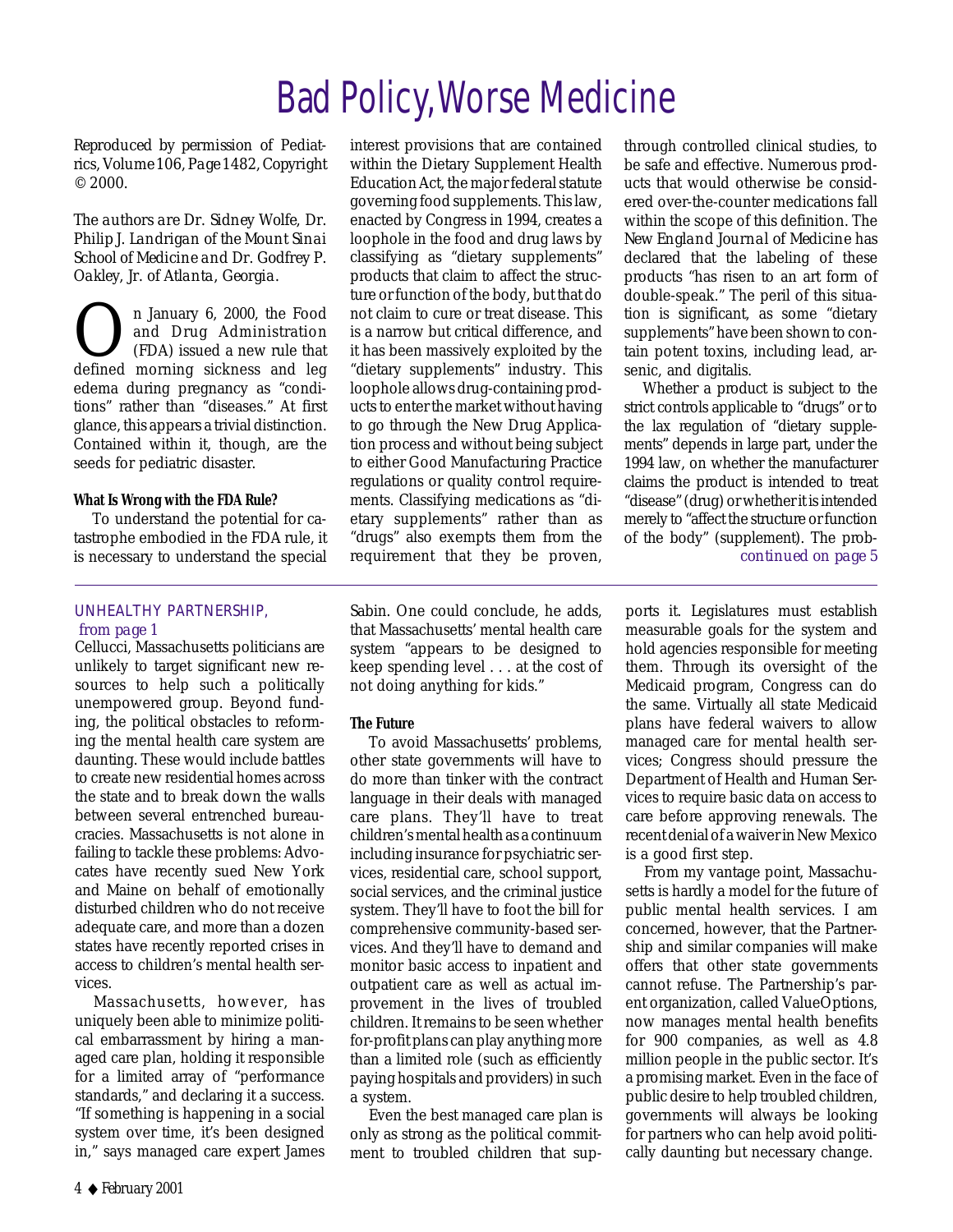# Let the 'Non-Governments' Beware: Multinational Organizations Are Out to Co-opt You and Your Tactics

 $\sum_{n=1}^{\infty} \sum_{n=1}^{\infty}$  e all know that December 1999 in Seattle was a memorable time and place for nongovernmental organizations (NGOs). In direct response to their successes in Microsoft's home town, the events aroused intense concern in the business community. Why and how were the NGOs so successful? How can corporations "win" when dealing with NGOs? At Public Citizen, our policy has always been to accept no money from either corporations or government, and here's the reason why:

The business community has been

## BAD POLICY, WORSE MEDICINE,  *from page 4*

lem, therefore, with listing complications of pregnancy as "conditions" rather than "diseases" is that this relaxed definition permits the manufacturers of dietary supplements to evade the strict federal regulations that control the approval and manufacture of drugs.

The FDA's decisions to 1) permit over-the-counter medications to be termed "dietary supplements" and 2) reclassify complications of pregnancy as "conditions" indicate that the agency was prepared to allow dietary supplement manufacturers to market their products to pregnant women for relief of complications of pregnancy, without regard to whether those products had been proven safe and effective for women or safe for their fetuses.

The FDA knows from experience that fetal exposure to teratogens and other toxic materials can have devastating consequences. Indeed, in one of its proudest moments, the FDA refused to permit the registration of thalidomide for use in the United States. Marketed to pregnant women in other nations as a cure for morning sickness, thalidomide caused 15,000 infants worldwide to be born with deformed limbs—phocomelia—as a consequence of in utero exposure to the drug. The FDA's January 2000 ruling ignored that history and threatened to place enor-

quite successful in dulling and even obliterating the purpose of many NGOs by dangling before them the gold rings of prestige and money. Board memberships on corporate bodies, funding of research projects, easy access to policy makers, funding of meetings, retreats and web sites—all of these are in the subtle and seemingly helpful arsenal of savvy corporations. These and other even blunter approaches have been accepted by many environmental and educational groups and disease-specific groups, among others. As anyone with a limited budget and

mous risks on pregnant women and their infants.

## **What About The Future?**

The short-term news is good. On February 9, 2000, after several days of negative news reports, the FDA backed down on the food supplement rule. The agency announced that it is reconsidering that portion of the rule that would have allowed dietary supplement manufacturers to market products specifically for use in pregnancy.

At a hearing held on March 30, 2000, it was proposed that the FDA require any dietary supplement promoted to pregnant women meet the full federal standards for efficacy and safety that apply to drugs. This seems most reasonable. Indeed, even if the FDA cannot require this level of safety and efficacy under present law, manufacturers would be wise to hold themselves voluntarily to such a standard. To do otherwise is to risk grave liability.

For the long-term, the threat of lax regulation continues, and continuing vigilance will be essential. Dietary supplements are still available to anyone, including pregnant women and children, to treat everything from colds to sleeplessness, fatigue, depression and memory loss. Pediatricians need to understand the potential hazards of these products. They need to know that dietary supplements may contain

hopes of reform can understand, the temptation to accept "assistance" is difficult to resist when an offer seems benign and aboveboard and the perceived need is great.

Strategy One, a unit of Edelman Public Relations Worldwide (Edelman), initiated an inquiry on behalf of corporate clients aimed at understanding NGOs. It conducted a survey of 500 opinion makers here and abroad that provides a detailed analysis of the perceived effectiveness of NGOs, and at the same time provides the basis of *continued on page 6*

toxic ingredients, that quality control may be poor, and that safety and efficacy may not have been proven. They need to see for themselves what products are being sold in drugstores, groceries, ethnic stores, and "health foods" stores, and what extravagant claims are being made about them. Equipped with this information, pediatricians will be better able to advise their patients about the use of these products. They will be empowered to contact the Commissioner of Food and Drugs to call for careful scrutiny of the products marketed to their patients. They will be educated to demand that Congress amend the ill-considered provisions of the Dietary Health Supplement Education Act.

## **Postscript**

We do not intend these comments to discourage women of reproductive age from consuming vitamin supplements with folic acid. The dietary supplement synthetic folic acid has been proven in randomized controlled trials to prevent spina bifida. As recommended by the U.S. Public Health Service, the Institute of Medicine, and the American Academy of Pediatrics, pediatricians should encourage all women of reproductive age to consume each day a multivitamin or a serving of a cold breakfast cereal with 400 µg of synthetic folic acid.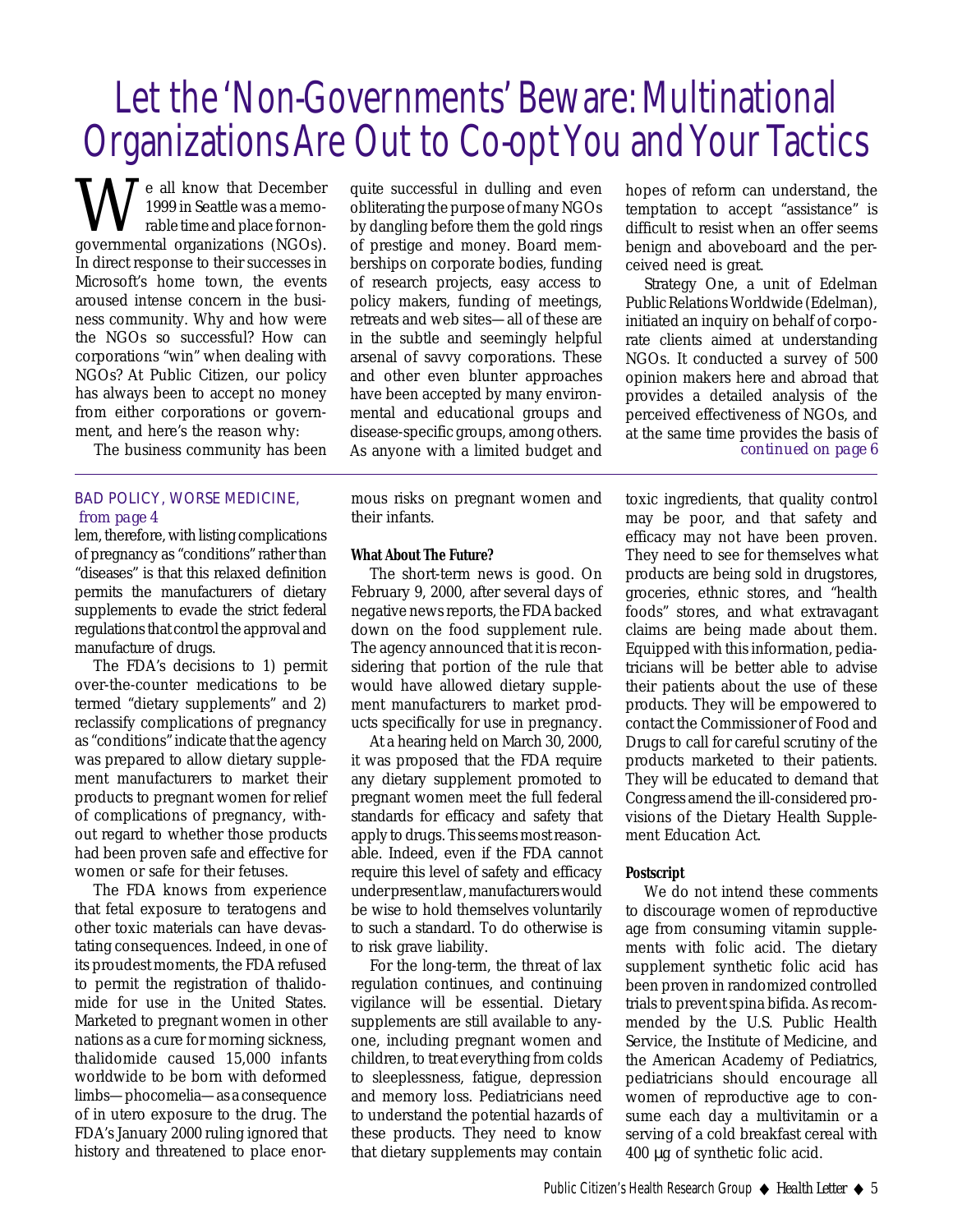## NGOs, *from page 5*

a strategy to counter the NGO challenge. From the NGOs' point of view, the survey provides a window into how corporations are reacting to the NGO "threat" and offers some cautions about the mechanisms of corporate coopting of NGO goals and strategies.

The first of the survey's major findings is that NGOs are trusted to "do the right thing" 2 to 1 as compared with government, media, or corporations. Secondly, NGOs ranked significantly higher as sources of believable information on such issues as human rights, environment and health than did media outlets or companies in all the countries surveyed (U.S., United Kingdom, Australia, France and Germany) (see table below). Furthermore, 64 percent of the opinion leaders surveyed said they believed that NGOs' influence had increased significantly over the past 10 years.

| Human Rights |    | Health |                                                       | Environment |    |
|--------------|----|--------|-------------------------------------------------------|-------------|----|
| USA $59%$    | 4% | 54%    | NGO Corporation NGO Corporation NGO Corporation<br>7% | 55%         | 6% |

Edelman recently held a conference in Washington DC, largely for business executives but with a few large and powerful NGOs and some government representatives present, the purpose of which was to address the problem of public confidence. The meeting was chaired by Michael Deaver, Ronald Reagan's deputy chief of staff in the White House in the 1980s. The meeting was aimed at educating corporate executives on how to improve their companies' image in the public eye by adopting media techniques and working with NGOs. The obvious was never mentioned: actually reforming business so that it *was* more trustworthy rather than be simply *seen* that way or, to borrow the state motto of North Carolina, *Esse quam videre* (To be rather than to seem).

Thomas ("Mac") McLarty, former chief of staff to President Clinton and now a member of Edelman's international advisory board, and Robert Hormats, vice-chairman of the Wall Street house of Goldman Sachs, agreed on the importance of proactive, sustained dialogue with NGOs. They ar-

Tony Long, director of the World Wildlife Office for European Policy (known in the U.S. as the World Wildlife Fund and elsewhere as the Worldwide Fund for Nature) noted that NGOs can spot societal trends as well as provide a global perspective on issues. His organization is now part of the largest collection of environmental organizations, called the Green G8, which meets regularly with the environmental commissioner and the director general of the European Union. Green G8 is also talking formally to poverty, child protection and human rights groups. In addition, a global NGO movement is emerging that uses information technology to keep abreast of such activities worldwide.

Steven Lombardo, director of the Edelman Strategy One survey, and others at the meeting, advised corporations to adopt NGO

techniques to improve their public face. NGOs effectively use the media to disseminate information about their issues, thereby gaining public trust. The message from these speakers was that corporations should also use this channel in a manner to show that their activities benefit the consumer and that the success of their business has a positive effect on consumers' daily life.

Ann McLaughlin, currently CEO of the Aspen Institute, a non-profit organization that sponsors seminars and policy programs on global issues for business, government and educational leaders, emphasized the need to include the values of the work force in dealing with NGOs. In order to be successful, she said, corporations and their leaders must have the trust and loyalty of their employees, and one way to get this is to project an image reflecting employees' personal values (which are often NGO values) in employer-employee relationships. An example: American Airlines and other companies include Earthshare, an environmental United Way, as a possible payroll deduction.

The need for transparency in dealing with NGOs was emphasized throughout the meeting—but what is "transparency"? Does it mean opening up corporate records to disclose actual environmental and labor policies? Or is it just a spin-word—a term used only for public relations? Whatever it is, Goldman Sachs' Robert Hormats noted that the Internet has increased the need for transparency, which has been used very effectively by NGOs. Corporations should learn from them, he advised.

Barbara Shaler, the AFL-CIO director of the American Center for International Labor Solidarity Programs, agreed that there is a critical need for cooperation between NGOs and business. But she questioned whether the two groups really see eye-to-eye on the effects of globalization, arguing that NGOs are by definition anti-corporate as long as corporations oppose environmental, health and labor standards in the global market. Tony Long of the World Wildlife network pointed out that freemarket principles are incapable of valuing and accounting for the root causes of environmental damage and growing social inequalities, two major issues in the NGO communities. Other speakers did not discuss these issues.

Horst Teltschik, a former board member of the Bavarian Motor Works that makes BMW cars, and a former German government official, presented a different viewpoint. He said that the German Green Party's experience shows that in time NGO movements can be co-opted into the government itself, and if given responsibility will become "reasonable" and more ready for compromise. In addition, he and Long mentioned that business relationships have been established between NGOs and business. In Germany there has been a long-standing disagreement between NGOs and the automobile industry including BMW, but this dissension has lessened through BMW's research on traffic problems, recycling cars, reduction of fuel consumption and emissions, and alternative energy (including cooperation with the Greens on hydrogen). There are, of course, two ways of looking at this: *continued on page 7*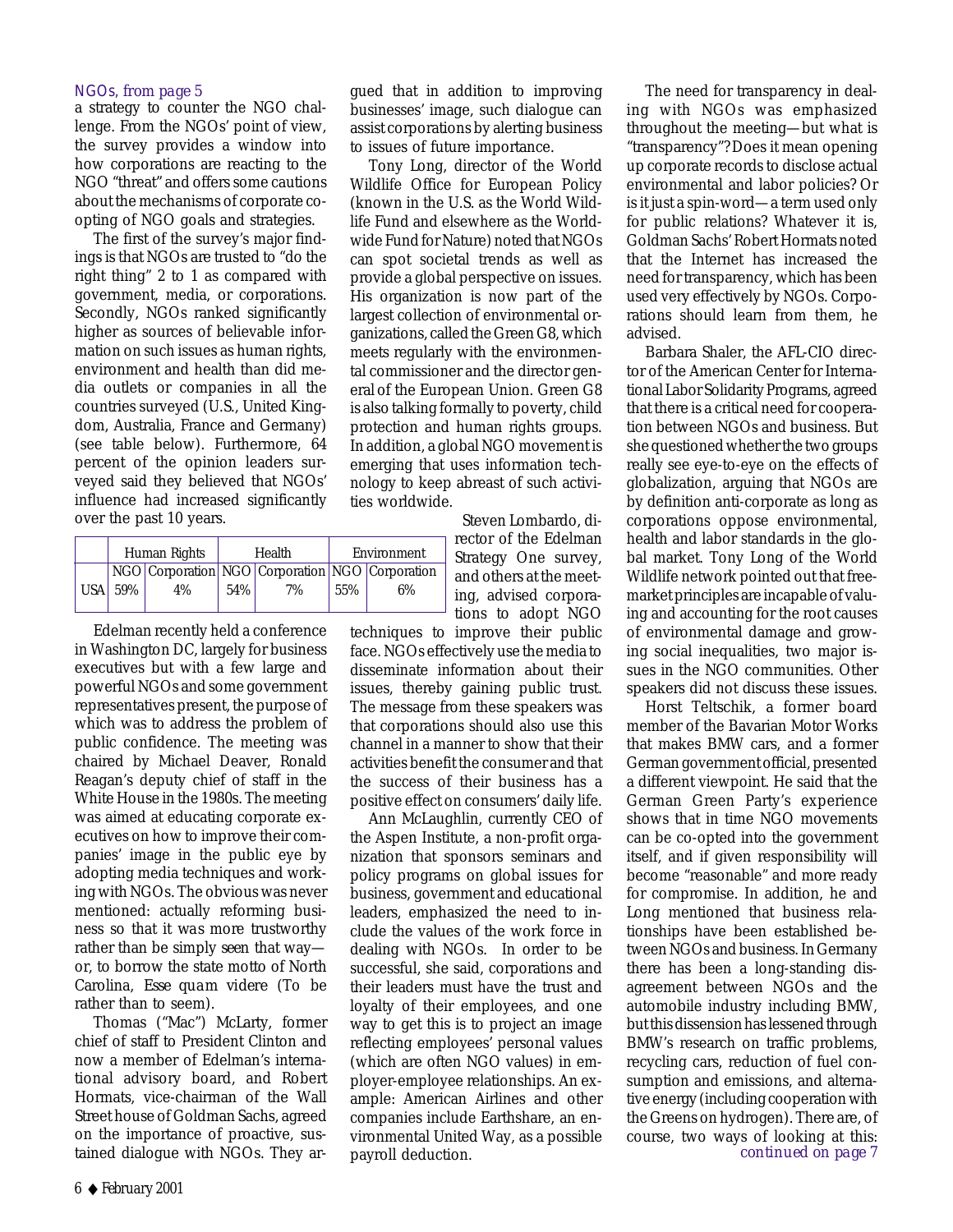# Product Recalls

*December 8, 2000—January 10, 2001*

## DRUGS & DIETARY SUPPLEMENTS

 $\Gamma$  his chart includes recalls from the Food and Drug Administration (FDA) Enforcement Report for drugs and dietary supplements, and Medical Devices, and Consumer Product Safety Commission (CPSC) recalls of consumer products.

The recalls noted here reflect actions taken by a firm to remove a product from the market. Recalls may be conducted on a firm's own initiative, by FDA request, or by FDA order under statutory authority. A Class I recall is a situation in which there is a reasonable probability that the use of or exposure to the product will cause serious adverse health consequences or death. Class II recalls may cause temporary or medically reversible adverse health consequences. A Class III situation is not likely to cause adverse health effects. If you have any of the drugs noted here, label them *Do Not Use* and put them in a secure place until you can return them to the place of purchase for a full refund. You can also contact the manufacturer. If you want to report an adverse drug reaction to the FDA, call (800) FDA-1088. The FDA web site is *www.fda.gov.*

## Class I Recall

## *Name of Drug or Supplement; Class of Recall; Problem Lot #; Quantity and Distribution; Manufacturer*

**Etodolac Capsules** (Lodine Capsules), 300 mg, in 100-unit bottles, Rx used for arthritis and pain management; Cross contamination with Acebutolol Hydrochloride, a beta-blocker drug

Lot #9991052 EXP 7/02; Approximately 935 bottles were distributed nationwide; Wyeth-Ayerst Company, Guayama, Puerto Rico. Wyeth-Ayerst Laboratories, Philadelphia, Pennsylvania

*continued on page 8*

## NGOs, *from page 6*

one, that both parties benefit from the collaboration; the other, that the Green Party was compromised in the process. While cooperation as an aim is commendable and may aid in solving one environmental issue, we believe it is important that NGOs remain independent in pursuit of the common good.

The conference ended with a discussion that also suggests a need for vigilance by NGOs. The "bottom line" the vital importance of profitability to corporations—was agreed on, but at the same time a need for constant, open, proactive cooperation with NGOs was stressed. Corporations were advised to adopt other proactive tactics with NGOs, by assisting the process of cooperation by bringing in NGO people to their management teams. They were urged to pay attention to younger members of their organizations, who are usually more inquisitive and willing to raise more questions, and who may be more sympathetic than their elders to NGO concepts. To a bystander this raises the issue of whether such a trend is favorable to NGOs or actually an attempt to neutralize their effectiveness—a question that must be carefully followed.

The need to recognize the importance of NGOs was an obvious "call to arms" to the corporations represented at the Washington meeting. Later, this concept was reinforced by Robert Edelman, president and CEO of Edelman PR Worldwide, in a statement that as a result of increasing distrust in the motives of corporations and governments, NGOs will grow in importance, where the public is concerned, in cases like "Mad Cow" disease, for instance.

A not-so-subtly hidden agenda came clear in the meeting's basic message to business—placate NGOs by making them part of the "old boy" network. Jonathan Wootliff, managing director of Edelman's global NGO practice, cited as examples Home Depot's alliance with the Forest Stewardship Council and the Chiquita partnership with the Rainforest Alliance. In both instances, the companies have ostensibly adapted their business practices to cooperate with their partner NGOs. What adaptations were made by the NGOs, if any, were not reported.

All this needs to be put in the context of Nobel Prize-winning economist Milton Friedman's warning to corporations about their behavior: "Few trends could so thoroughly undermine the very foundations of our free society as the acceptance by corporate officials of a social responsibility other than to make as much money for their stockholders as possible."

The bottom line: *Caveat NGOs*!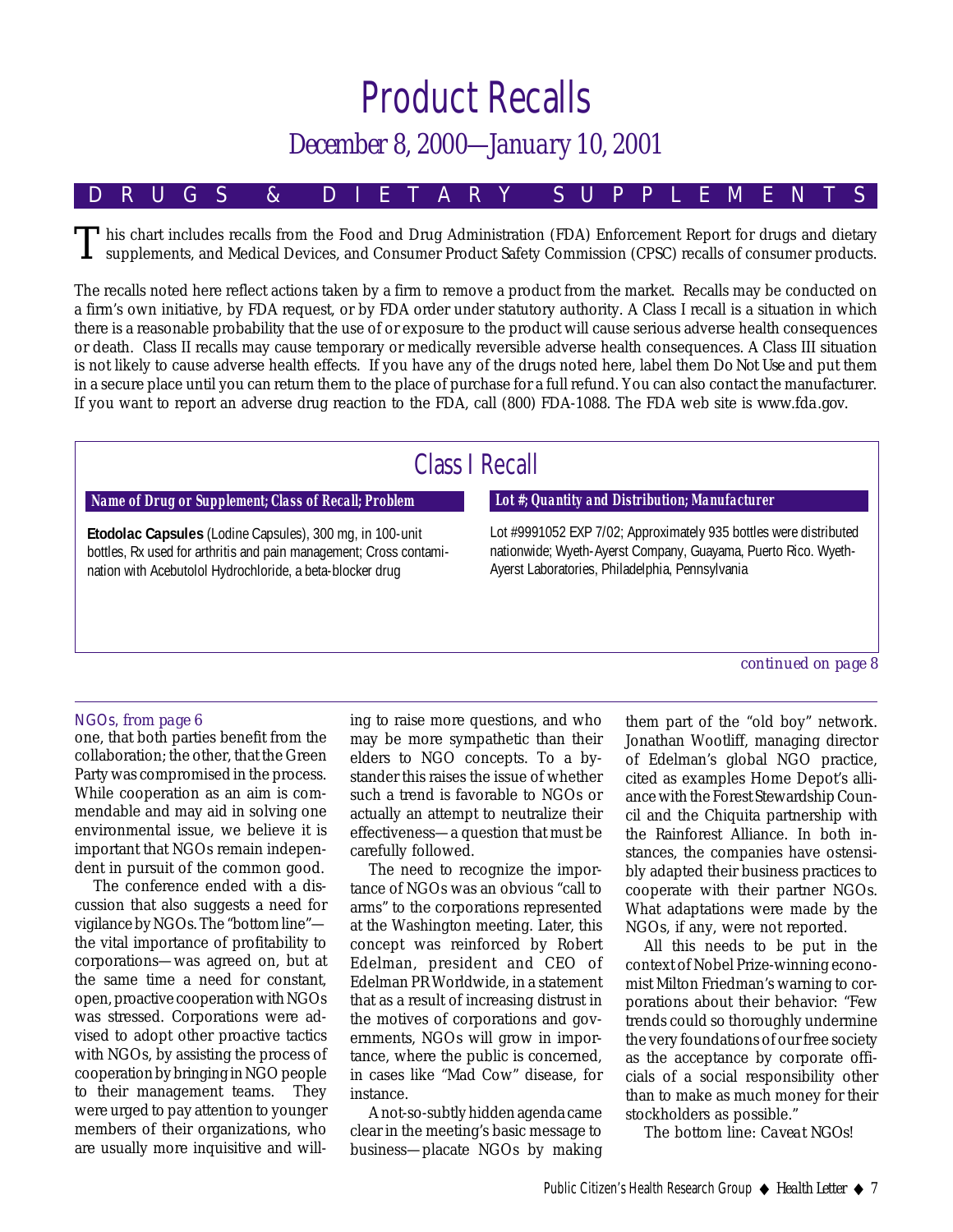## DRUGS & DIETARY SUPPLEMENTS *cont.*

## *Name of Drug or Supplement; Class of Recall; Problem Lot #; Quantity and Distribution; Manufacturer*

**Collyrium Eye Wash**, (Boric Acid) in 4-fluid ounce (118 mL) bottles, OTC aqueous ophthalmic solution indicated for cleansing the eye, under Wyeth and Bausch & Lomb labels; Class II; Phenol contamination

**Ibuprofen Tablets**, 400 mg, in blister packs 10 x 10 tablets, Rx oral nonsteroidal anti-inflammatory agent; Class III; Dissolution failure (three month stability)

**Phenazopyridine Hydrochloride Tablets**, 100 mg, in 100-count bottles, Rx for urinary irritation; Class II; Dissolution failure

**Premarin Tablets**, 2.5 mg (Conjugated Estrogen Tablets), in 100 count bottles, Class III; Dissolution failure

**Premarin Conjugated**, 0.625 mg, 1.25mg, 2.5mg in 100 & 1,000 count bottles; Class III; Manufacturer failed to meet USP dissolution specifications for Conjugated Estrogen

**Pseudoephedrine HCL Tablets**, 30 mg, in 24, 32, 48, 96, and 384 count bottles, OTC Suphedrine under the labels: Finast, Super G, Stop & Shop, Family Pharmacy, Medallion, Your 1st Choice for Value, Brooks, DeMoulas Market Basket, Discount Drug Mart Food Fail, DR duane reade, Family Dollar, Fred's, GU, Kinney Brand, Snyder, Medic Drug, MS Pharmaceutical, Smart Choice, Equate; Class III; Failure to validate manufacturing process (sequence of addition of components)

**Skin Guardian**, in 2-ounce aerosol cans, OTC topical skin protectant; Class III; Product is an unapproved new drug

**Suphedrine Cold & Allergy Tablets** (Pseudoephedrine HCl 60 mg & Chlorpheniramine Maleate 4 mg), in 24-tablet units, OTC; Class III; Failure to manufacture as per validated method—(reduced blend time and excessive ingredient amount)

**Synthroid Tablets** (Levothyroxine sodium tablets) 112 mcg (0.112mg) and 200 mcg (0.2mg); Class II; Mispackaging

Wyeth Ayerst lots 3981543, 3982156, 3982217 EXP 6/01, Bausch & Lomb lots 3982224 EXP 7/01, 3982225 EXP 8/01, 3982226 EXP 9/01, 3991526, 3991172 EXP 1/02, 3991269 EXP 4/02, 3990414 EXP 7/02; 704,424 bottles distributed nationwide; Wyeth-Ayerst Pharmaceuticals, Inc., Rouses Point, New York (contract manufacturer). Recalled by Bausch & Lomb, Inc., Rochester, New York

Lot #21392 EXP 12/01; 5,809 cartons were distributed nationwide; BASF Corporation, Shreveport, Louisiana. Recalled by Watson Pharmaceutical, Inc., (formerly Schein Pharmaceutical, Inc.), Florham Park, New Jersey

Lot #046060; 16,987 units distributed in Alabama; Vintage Pharmaceuticals, Inc., Charlotte, North Carolina

Lot numbers R9K00522, R9K00522A EXP 08/01 and R9K00608, R9K00608A EXP 09/01; 5,086 100-tablet bottles distributed nationwide and in Puerto Rico; Ayerst Laboratories, Division of Wyeth-Ayerst Pharmaceuticals, Inc., Rouses Point, New York; and Wyeth Pharmaceuticals Company, Guayama, Puerto Rico. Recalled by Bergen Brunswig Corporation, Orange, California

Lot #9990086 EXP 9/02 and EXP 12/03, Lot #999029U and Lot #9990585W EXP 11/03, Lot #9980299 EXP 11/02, Lot #9980874 EXP 2/03, Lot #9990175 EXP 10/03; 108,394 bottles distributed nationwide and in Puerto Rico; Wyeth-Pharmaceuticals Co., Guayama, Puerto Rico. Recalled by National Pharmpak Svcs, Incorporated, Zanesville, Ohio

Numerous lot numbers; 8,139,867 bottles distributed nationwide; Leiner Health Products, Inc., Wilson, North Carolina and Carson, California

Any code shipped after 6/28/00; 2,640 units distributed in Oklahoma; Unique Laboratories, Inc., Chatsworth, Georgia

Lot #0032996; 1,147,392 tablets distributed in Arkansas; Leiner Health Products, Wilson, North Carolina and Carson, California

Lot numbers #00045501 and #00045517, physician samples; 30,474 boxes of four cards distributed in unknown area; Knoll Pharmaceuticals, Jayuya, Puerto Rico. Recalled by Knoll Pharmaceutical Company, Mount Olive, New Jersey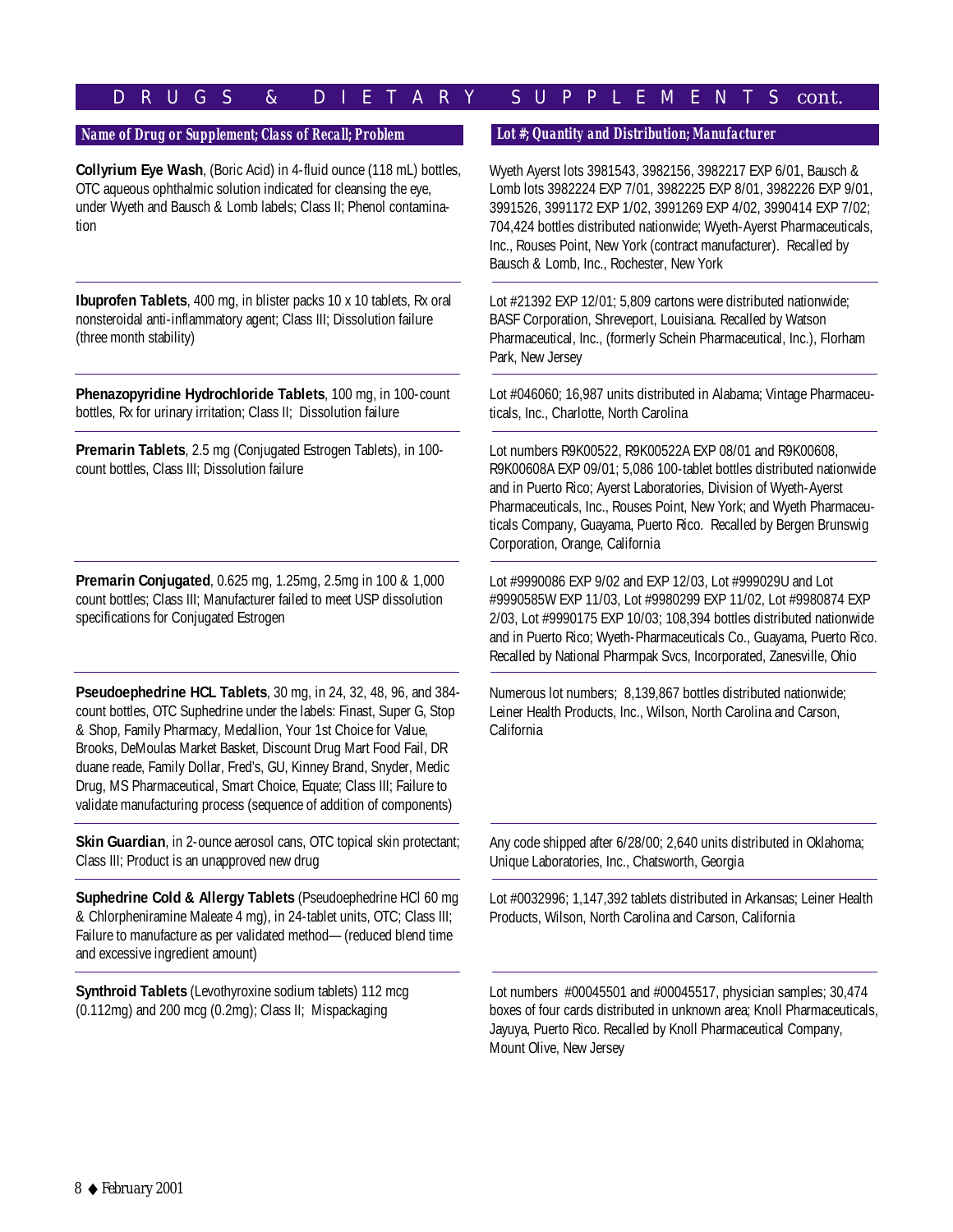## DRUGS & DIETARY SUPPLEMENTS *cont.*

| <b>Name of Drug or Supplement; Class of Recall; Problem</b>                                                                                                                                                                   | Lot #; Quantity and Distribution; Manufacturer                                                                                                                                                                                                                                                                         |  |  |
|-------------------------------------------------------------------------------------------------------------------------------------------------------------------------------------------------------------------------------|------------------------------------------------------------------------------------------------------------------------------------------------------------------------------------------------------------------------------------------------------------------------------------------------------------------------|--|--|
| Tegretol (carbamazepine), 200 mg, in 100 and 1,000 unit bottles, Rx<br>anticonvulsant; Class II; Dissolution failure                                                                                                          | Lot Numbers: 128B1120 EXP 6/02, 156B3063 and 158B3063 EXP<br>10/02, 170D4247 EXP 1/03, 121B9991 EXP 4/02, 137B1238 EXP 6/<br>02, 144B1825 EXP 8/02, 150B2289 EXP 1/02, 155B2289 EXP 10/02,<br>and 1T237018 EXP 9/01; 172,586 bottles distributed nationwide;<br>Novartis Pharmaceutical Corporation, Suffern, New York |  |  |
| Triaminic Vapor Patch Menthol Scent, Cough Suppressant,<br>(Camphor 4.7%/Menthol 2.6%) in boxes of six patches, OTC for the<br>treatment of cough; Class III; Pouch seal failures (opening along top,<br>sides and/or bottom) | Lot Numbers: LE505342 EXP 6/02, LE505483 EXP 6/02, LE505503<br>EXP 7/02, LE505536 EXP 7/02, LE505588 EXP 7/02, LE505680 EXP<br>8/02; 223,416 cartons distributed nationwide; Lectec Corporation,<br>Minnetonka, Minnesota. Recalled by Novartis Consumer Health, Inc.,<br>Summit, New Jersey                           |  |  |
| Triple Sulfa Vaginal Cream (Sulfathiazole/Sulfacetamide/<br>Sulfabenzamide), in 2.75-ounce tube, Rx under Alpharma label; Class<br>III; Subpotency of sulfacetamide at 12 month stability testing                             | Lot #L908034 EXP 2/01; 37,265 units distributed nationwide and in<br>Puerto Rico and Canada; Alpharma USPD, Inc., Lincolnton, North<br>Carolina                                                                                                                                                                        |  |  |
| Ю<br>M                                                                                                                                                                                                                        | н                                                                                                                                                                                                                                                                                                                      |  |  |

Device recalls are classified in a manner similar to drugs, Class I, II or III, depending on the seriousness of the risk presented by leaving the device on the market. Contact the company for more information. You can also call the FDA's Device Recall and Notification Office at (301) 443-4190. To report a problem with a medical device, call 1-800-FDA-1088. The FDA web site is *http://www.fda.gov.*

**FastTake Compact Blood Glucose Monitoring System**, used to quantitatively measure glucose (sugar) levels in whole blood taken during home care use, under trade names: One Touch FastTake Compact Blood Glucose Monitoring System (in the U.S. and Canada); PocketScan Compact Blood Glucose Monitoring System (in the United Kingdom); EuroFlash Compact Blood Glucose Monitoring System (in Europe); SmartScan Compact Blood Glucose Monitoring System (in Asia, Middle East, Africa, Europe); Class II; The meter may display a "y" character instead of a number in the test result

## *Name of Device; Class of Recall; Problem Lot #; Quantity and Distribution; Manufacturer*

All meters with serial numbers starting with K, L, M and N; 846,874 meters were distributed nationwide; Inverness Medical, Inc., Waltham, Massachusetts. Recalled by LifeScan, Inc., Milpitas, California

## CONSUMER PRODUCTS

Contact the Consumer Product Safety Commission (CPSC) for specific instructions or return the item to the place of purchase for a refund. For additional information from the Consumer Product Safety Commission, call their hotline at 1-800-638-2772. The CPSC web site is *http://www.cpsc.gov.*

**Bath Toys**; Size, texture, shape and easy compressibility of the fish toy make it possible for an infant to compress the toy and place it in his or her mouth. If the toy reaches the back of the mouth and expands, it may block the child's airway

**Battery Chargers**; Charger can fail to automatically shut off after battery is fully charged, which can cause the battery to burst, and pose fire, burn and electrical shock hazards to consumers

## *Name of Product; Problem Lot #; Quantity and Distribution; Manufacturer*

Scoop Pour 'N Squirt and Bath Time Pals; 370,000 sold nationwide from February 1999 to December 2000; Sassy, Inc. Kentwood, Michigan (800) 764-8323 www.sassybaby.com/safetynotice.html

Chargers used with cordless power tools DEWALT (DW9107, DW9108) and Black & Decker Industry & Construction™ (97015, 97016); 1.7 million sold nationwide from May 1996 through August 2000; DEWALT® Industrial Tool Co., Baltimore, Maryland (866) 543-3401 www.dewalt.com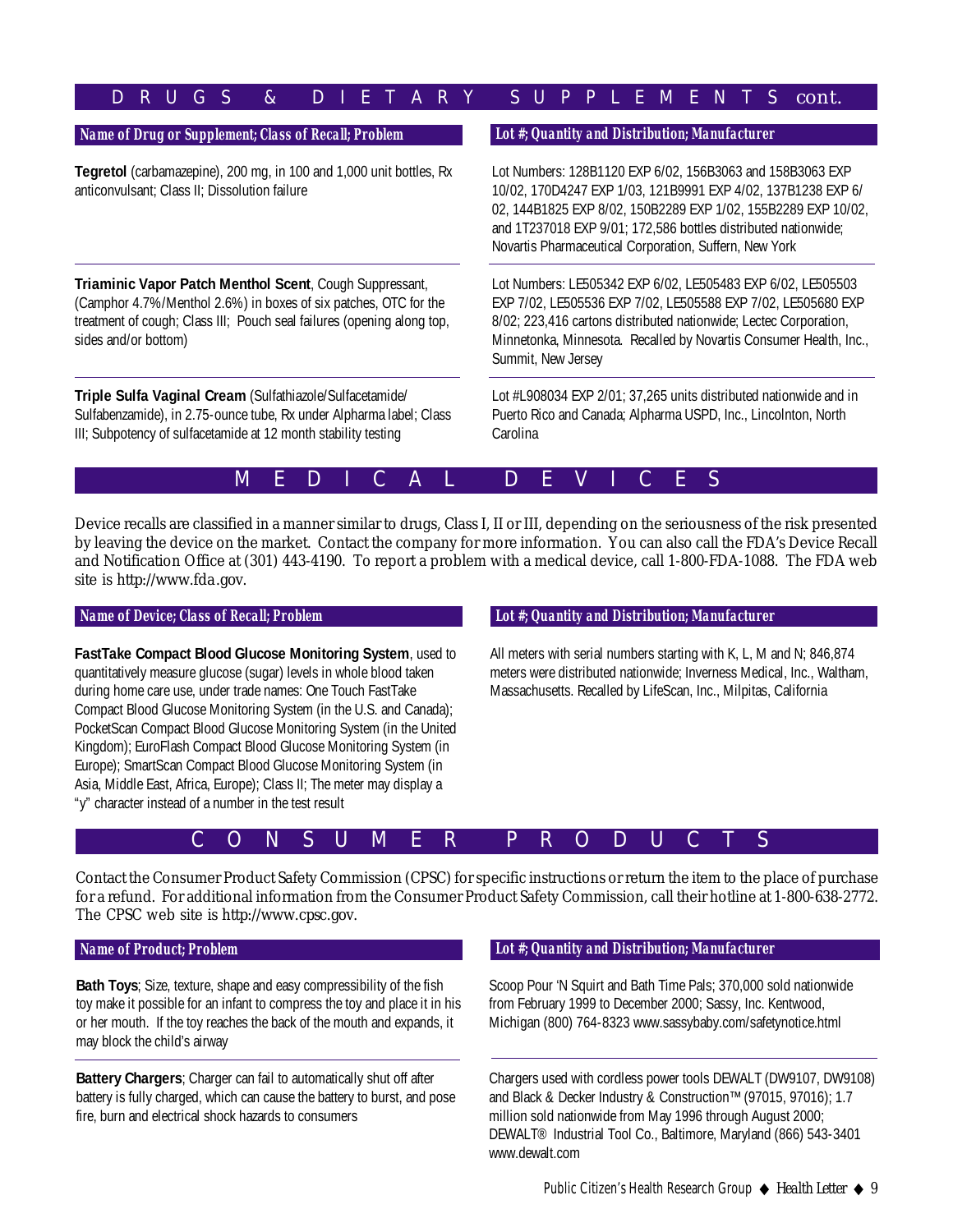## C O N S U M E R P R O D U C T S *cont.*

**Boots** (toddler); The toggle, a small plastic ball attached to the laces, can detach, posing a choking hazard to young children

**Busy Poppin' Pals Toys** (Expansion of earlier recall); Small springs inside toys can break loose, posing a choking and laceration hazard to young children

**Educational Pull Toys** (Recall to repair); The toy has a red plastic connector on the pull string designed to separate under tension. Plastic pieces can detach from the string when the connector is pulled apart and could pose a choking hazard to young children

**Lawn and Garden Tractors**; Hood latch on these tractors can damage fuel tank and cause fuel to leak when the hood is raised and lowered, presenting a fire and explosion hazard

**Propane Gas** (Recall to inspect); Propane may not have contained enough odorant to allow consumers to smell leaking gas, presenting a fire, explosion or thermal burn hazard to consumers

**Scooters**; Front of the folding mechanism, where steering column meets the base of the scooter, can create a pinch-point. Fingers can be injured while folding or unfolding the scooter

**Strollers**; Lock mechanisms found on both sides of stroller can break and create a pinch-point hazard. Young children can be injured when their fingers, arms or hands are pinched between parts of the locking mechanism

## *Name of Product; Problem Lot #; Quantity and Distribution; Manufacturer*

Boys' and girls' styles sold in sizes 6 through 10; 38,000 sold at discount department stores from September through December 1999; BBC International, Boca Raton, Florida (800) 632-4450

Model 5446 Sesame Street; 170,000 sold nationwide from November 1994 through 1996; Playskool, Pawtucket, Rhode Island (877) 518- 9743

"Alphabet Pal" green caterpillar musical pull toy; 500,000 sold nationwide from June 1999 through November 2000; LeapFrog, division of Knowledge Kids Enterprises Inc., Emeryville, California (877) 477-6641 www.leapfrog.com

Year 2000 models with 42, 46 or 50 inch mower decks, 16 to 25 horsepower engines and a foot pedal speed control—red and gray two tone in color; 9,700 sold nationwide from November 1999 through December 2000; White Outdoor Products Co. (subsidiary of MTD Products Inc.), Cleveland, Ohio (888) 848-6038

Cenex Harvest States Cooperatives (CHS), Inver Grove Heights, Minnesota is voluntarily coordinating the testing of propane gas delivered to dealers since June 1, 2000 in Idaho, Montana, Oregon, Washington and Wyoming. Call (800) 635-3998 for more information

Excite Super Speeder II and Viper models; 80,000 sold at Rite Aid stores nationwide from August through December 2000; Excite Ltd., Hong Kong (888) 571-3731

Kolcraft Ranger and Ranger Quattro model numbers 46720 and 46721; 25,500 sold nationwide from January through November 2000; Kolcraft Enterprises Inc., Chicago, Illinois (800)757-4770

### OUTRAGE, *from page 12*

and requires details. It apparently doesn't matter whether those claims were ever paid.

For the Public Citizen officer who would have to sign this form, answering most of the questions would be easy: "I have no idea, because only our insurance carriers have all that data, and I don't think they would give it to us even if we asked." But more important from our perspective, we don't think that any employer should have access to that kind of highly private information because it could be used, legally or not, to the disadvantage of the employee who is forced to provide it.

Therefore, we at Public Citizen decided as a matter of policy that, even if

we could get the information, we would not ask for it since it is really none of our business, even though it may directly affect the cost of our health insurance program, which *is* our business. Indeed, as we subsequently learned, although some carriers did not insist that we fill out this kind of form before quoting us a price, almost all of them had a policy such as that reflected in the form's last line: "Rates contingent upon review and acceptance of medical information."

In the end, we kept the same carriers, albeit with a few changes and a price increase that was less than we had originally been told. In all likelihood, the small increase was because our carriers already had the answers to the questions on the form, as well as

much more information about our employees and their dependents, from which they were able to decide how likely they were to make a profit at a given level of premiums. We felt good because we had not cooperated with the massive invasions of privacy that these forms demanded, but that was only because our cooperation was not needed.

The whole episode was particularly distressing because Public Citizen is a well-known consumer advocacy organization that might be expected to resist this kind of personal interrogation. Surely insurance companies are at least as invasive when dealing with other employers, who may be less concerned about protecting the medi*continued on page 11*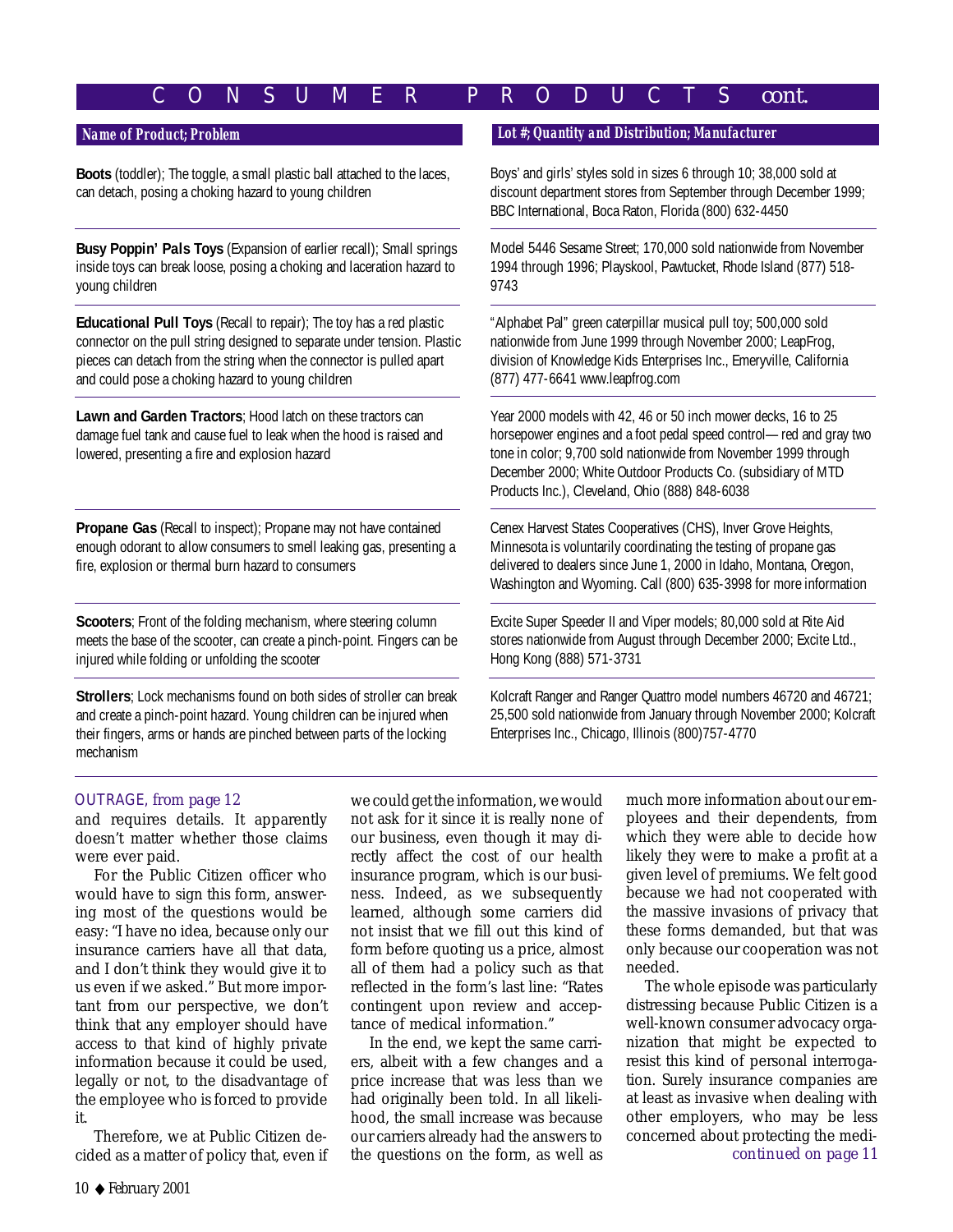### OUTRAGE, *from page 10*

cal records of their employees.

This episode clearly illustrates how the business of medical insurance in America works today. The theory behind group health insurance is that it is supposed to spread risks and costs so that the healthy subsidize the sick. That is a fair trade-off since most of us at one time or another will need some sort of expensive medical treatment. The use of these forms, however, makes clear that insurance companies are doing their best not to sell insurance, but to sell prepaid services to people who are unlikely to need much medical treatment or, at worst, who will only need fairly predictable and inexpensive services. As a result, these companies are no longer in the business of *spreading risk* , but of *avoiding* risk.

If this trend continues, it will become even more difficult for anyone to obtain reasonably priced, moderately comprehensive health coverage. Even if insurance companies were prohibited from asking for such private information, before they signed up a group, there is nothing to stop them from "dumping" a group afterwards if its medical costs go too high. Indeed, health insurers already are dumping patients if, after too many of them actually need medical care, they are deemed "unprofitable" as a group. That's what happened to 100,000 people in North Carolina, South Carolina and Georgia who subscribed to Mid-South Health Plan, a subsidiary of Trigon, a large managed care company. Trigon announced in October

1999 that, because of "an unexpected increase in medical costs," it would close Mid-South. Trigon says it gave its former customers six months to find other coverage; but for any of those, whose illnesses made them unprofitable in the first place, this was probably quite difficult.

As the old saying goes, "there ought to be a law," but passing one that will work is easier said than done. Congress has already tried to deal with a narrow aspect of the problem of refusing insurance to people with preexisting conditions, but the experiment has been largely unsuccessful. In 1996, in response to complaints that insurance companies were refusing to insure people who had potentially expensive conditions (such as AIDS, but also including pregnancy), Congress enacted a law that prevents outright discrimination by providers of group health insurance. The law also forbids charging higher rates for the sick than for the healthy. But the law expressly *allows* the insurer to raise the rates of the group as a whole. This doesn't end the discrimination, it simply shifts the cost to a somewhat larger group—but not the entire community, let alone the entire population of a state or region. And for individuals who are not part of a group, the law assures that they can purchase medical insurance, but gives them no protection against having to pay outrageous amounts for it.

Another option for Congress would be to establish a whole regime to control health care prices—which would include new rules and regulations for insurance companies, hospitals, doctors, and companies that sell products and services to them. If it did, of course, there would have to be a significant, costly government enforcement and regulatory program to see that companies complied, not to mention the internal costs for each company to be sure that it doesn't violate these inevitably complex laws. If such a system were put in place, we could pretend that the free market was still at work, but it would be unlike any free market ever seen in this country. Moreover, there is no guarantee that the new laws would do anything more than eliminate the very worst abuses, while insurance companies would still find a way to serve mainly the well and the well-off.

Of course, if we had a system under which there was no shopping around for insurance coverage, and in which the health care providers treated whoever came in the door and were paid accordingly, the problem of group dumping would disappear.

There is such a system, found in almost all developed countries, in one form or another. It's called national health insurance. But the gods of conventional wisdom in this country have removed it from the list of options for discussion. However, if you believe that group dumping—and other similar flaws in our current system—should not be allowed to continue, don't be so quick to dismiss a single payer system, like Medicare, unless you have something else that will do the job as well.

| Managing Editor  Phyllis McCarthy                                                       |
|-----------------------------------------------------------------------------------------|
| Staff Researchers Joshua Sharfstein<br><b>Benita Marcus Adler</b><br><i>Gloria Ruby</i> |
| Information Specialist  Jennifer L. Howard                                              |
| <b>Contributing Editor  William Hines</b>                                               |
| Production Mgr.  Kristy I. Jackson                                                      |
| Proofreader  Benita Marcus Adler                                                        |



Copyright © Health Letter, 2001 Published Monthly by Public Citizen Health Research Group All rights reserved. ISSN 0882-598X

The Health Research Group was co-founded in 1971 by Ralph Nader and Sidney Wolfe in Washington, D.C. to fight for the public's health, and to give consumers more control over decisions that affect their health.

Material in the *Health Letter* may not be reprinted without permission from the Editor. Send letters and requests to HEALTH LETTER, Editor, 1600 20th St., NW, Washington, D.C., 20009.

Annual subscription price is \$18.00 (12 issues). Mail subscriptions and address changes to *Health Letter*, Circulation Department, 1600 20th St., NW, Washington, D.C., 20009.

Our Web site address is **www.citizen.org/hrg.**